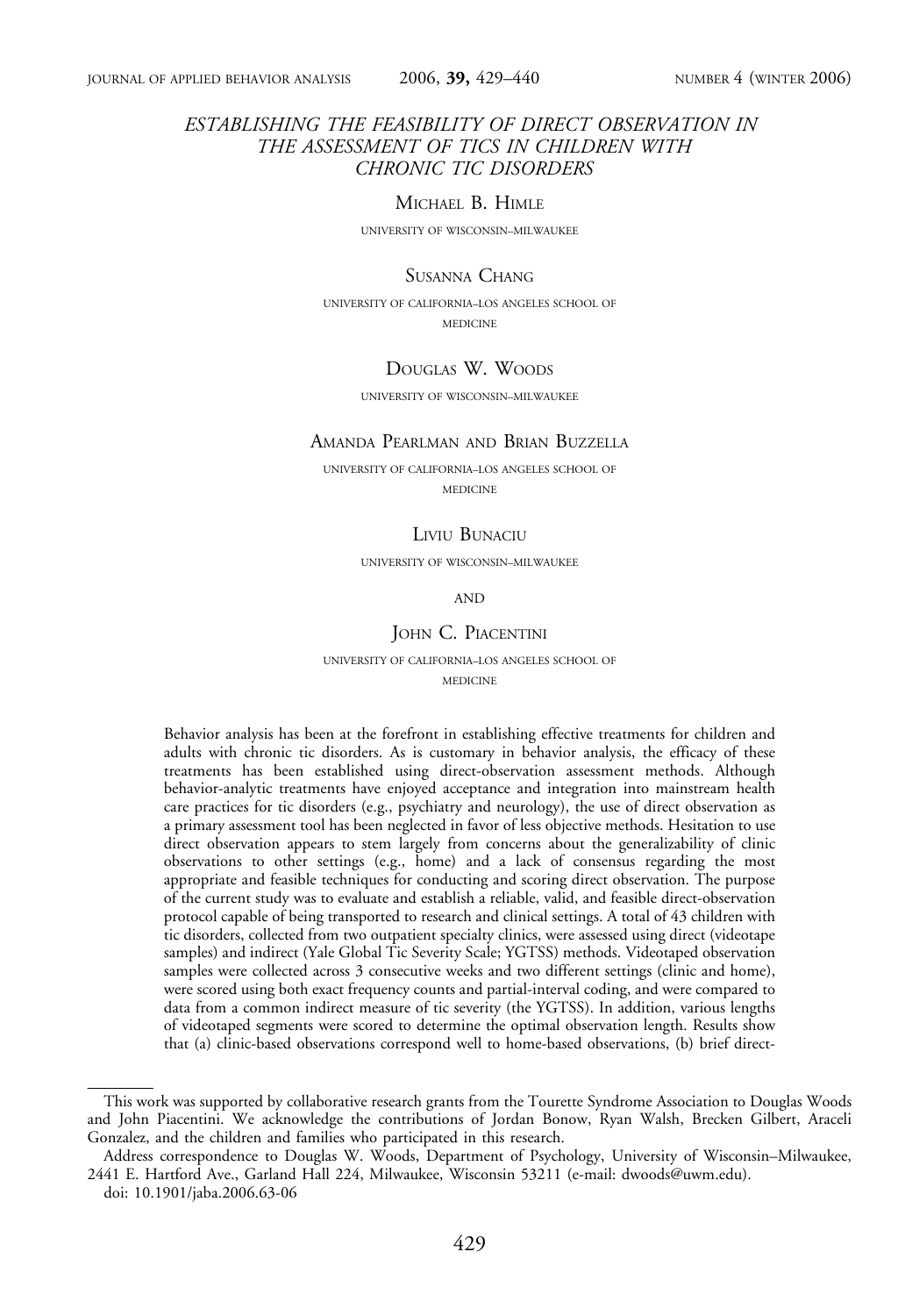observation segments scored with time-sampling methods reliably quantified tics, and (c) indirect methods did not consistently correspond with the direct methods.

DESCRIPTORS: tics, Tourette's syndrome, behavioral assessment, direct observation

Tics are defined as ''sudden, rapid, recurrent, nonrhythmic, stereotyped motor movements or vocalizations'' (American Psychiatric Association, 2000, p. 100). The tics of any two individuals are likely to differ in terms of the body location, number, frequency, complexity, intensity or forcefulness, noticability, and resulting social consequences. Even within individuals, multiple tics may be present, with each tic varying considerably in frequency, complexity, topography, and appearance (Leckman, King, & Cohen, 1999).

In terms of frequency, intertic intervals can range from seconds to hours or even days. The forcefulness with which a tic is performed can range from slight and barely noticeable to intense and obvious. Over time, the frequency and intensity of tics may wax and wane and may be influenced by a variety of internal and external stimuli including private events, contextual variables, and social reinforcement contingencies (Carr, Taylor, Wallander, & Reiss, 1996; O'Connor, Brisebois, Brault, Robillard, & Loiselle, 2003; Piacentini et al., in press; Silva, Munoz, Barickman, & Friedhoff, 1995; Watson & Sterling, 1998; Woods, Watson, Wolfe, Twohig, & Friman, 2001).

Tics can also vary considerably in their complexity. Tics that involve the contraction of a single muscle group are typically referred to as simple tics, and those that involve the contraction of multiple muscle groups are typically considered to be complex. Simple tics are typically of very short duration  $(<1 s)$  and include such behaviors as eye blinking; jerking of the face, head, torso, or limbs; coughing; sniffing; throat clearing; and making singlesyllable sounds. Complex tics are often sustained for longer durations or occur in paroxysms and can include virtually any orchestrated pattern of behavior otherwise

meeting the definition of a tic. Common examples include picking, tapping, gesturing, mimicking the gestures of others (echopraxia), repeating one's own speech (palilalia), mimicking the speech of others (echolalia), and the production of inappropriate words or sentences.

Behavior analysts have been at the forefront in developing and evaluating nonpharmacological treatments for tics (Miltenberger & Fuqua, 1985; Miltenberger, Fuqua, & McKinley, 1985; Woods, Miltenberger, & Lumley, 1996; Woods, Twohig, Flessner, & Roloff, 2003). As expected in behavior-analytic research, direct observation has been the preferred method for quantifying tic severity. However, researchers in disciplines outside of behavior analysis (e.g., psychiatry, neurology, and even the broader field of behavior therapy) have preferred indirect measures, such as clinical impression, self-report inventories, and clinician-rated scales. The most commonly cited reasons for not using direct observation include concerns about the generalizability of observations made in clinic or research settings to other relevant settings, such as home or school (Goetz, Leurgans, & Chmura, 2001; Nolan, Gadow, & Sverd, 1994) and disagreement about the best methods for collecting and scoring direct observation data (Chappell et al., 1994; Leckman et al., 1989; Nolan et al.; Walkup, Rosenberg, Brown, & Singer, 1992). Although the empirical basis for these concerns is not firmly established, acquisition of data supporting the use of direct observation methods may encourage those outside behavior analysis to use direct observation as a primary assessment method rather than relying on potentially biased verbal self-reports.

The current multisite study had three specific goals. The first goal was to evaluate the generalizability of clinic-based observations to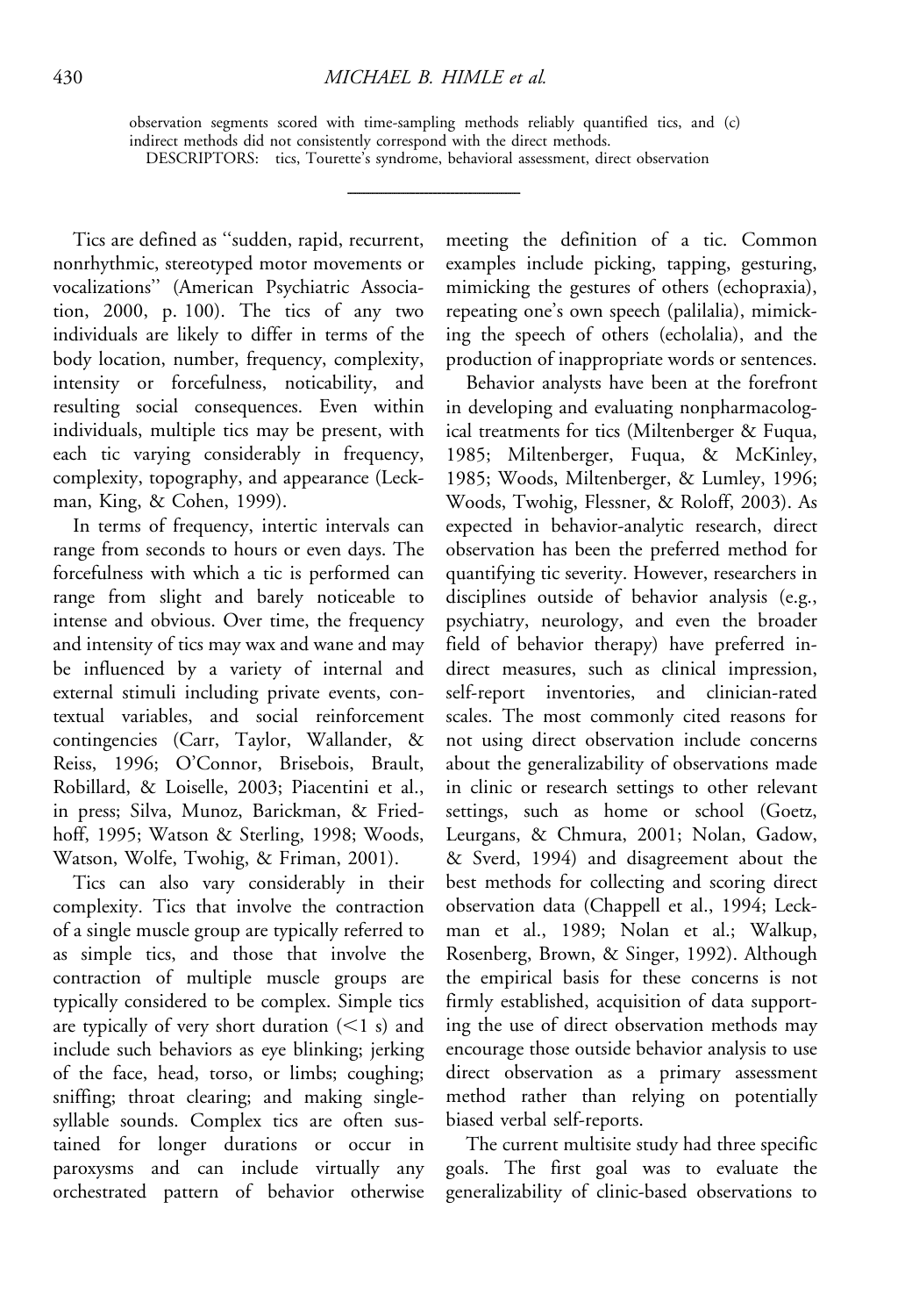other settings by comparing clinic-based samples of tics to home-based samples. The second goal of the study was to evaluate the degree to which indirect measures correspond to direct observation by comparing the Yale Global Tic Severity Scale (YGTSS), the most commonly used indirect measure of tic severity, to direct observation. The third goal was to outline a feasible direct-observation methodology capable of being used in research and practice. We adopted the rationale that direct observation segments should be as brief and undemanding as possible while still providing a reliable and accurate sample of tics. We compared brief samples of direct observation to longer samples and also compared event-frequency coding to a less arduous time-sampling method (i.e., partial-interval coding). Although both methods have been used to evaluate outcomes in tic research (e.g., Azrin & Peterson, 1988; Peterson & Azrin, 1992; Woods et al., 1996, 2003), one might argue that partial-interval coding is more user-friendly because it does not require the observer to record each occurrence of the tic; thus, it might be preferred over the eventfrequency method. However, partial-interval coding cannot be recommended as an alternative if it does not yield a reliable measure of the behavior. Because simulation studies have suggested that partial-interval coding may underestimate the frequency of high-rate shortduration responses, especially if they occur in rapid succession or as bouts (as is the case with many tics; Harrop & Daniels, 1986; Repp, Roberts, Slack, Repp, & Berkler, 1976), the two methods were examined in a population of individuals with tics.

## METHOD

## Participants

This study was conducted concurrently at the University of Wisconsin–Milwaukee (UWM) and the University of California–Los Angeles School of Medicine (UCLA) with approval of the respective institutional review boards. A

total of 43 children, ages 8 to 17 years, participated (23 from UWM and 20 from UCLA). Participants were recruited through print advertisements, physician referrals, and referrals from the UWM Tic Disorders Specialty Clinic and the UCLA Child OCD, Anxiety, and Tic Disorders Program. To qualify for participation, children were required (a) to be generally healthy and between the ages of 8 and 17 years; (b) to have a diagnosis of Tourette's syndrome or chronic tic disorders (either motor or vocal); (c) to exhibit intellectual functioning in the low-average range or above as indicated by a score greater than 75 on a brief intelligence test; and (d) to have no self- or parent-reported recent (i.e., in the last 4 weeks) or planned initiation or change of dosage in medication or participation in behavioral treatment for their tics during the course of the study. Prior to participation, each child and parent signed appropriate informed consent documents and received a comprehensive assessment to determine study eligibility. The assessment consisted of a structured diagnostic interview, a brief assessment of intelligence, a videotaped observation, and a variety of self-, parent-, and clinician-rated instruments designed to assess the presence and severity of tic disorders and common comorbid conditions. Children received monetary compensation for their participation.

Participant characteristics are provided in Table 1. Given the two samples were collected from different types of health care facilities (outpatient psychiatry clinic at UCLA; community psychology clinic at UWM) located in different geographic regions of the country, appropriate analyses were conducted to determine cross-site differences on a variety of subject characteristics including age, IQ, YGTSS total severity scores, tic disorder diagnosis (e.g., Tourette's syndrome or chronic tic disorder), and comorbid status (comorbid psychiatric disorder present or absent). The samples were identical with respect to age,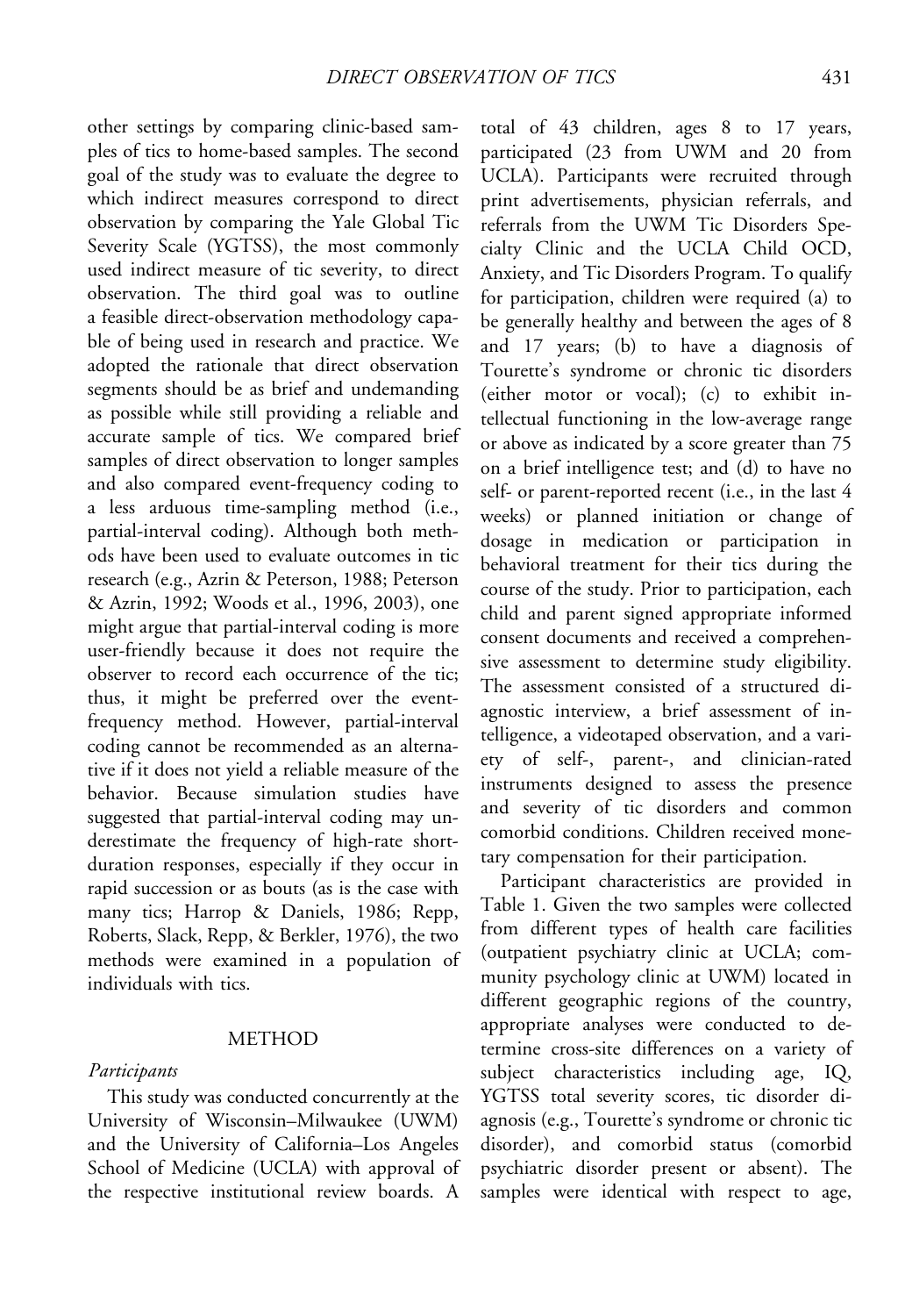|                         | UWM<br>$(n = 23)$ | UCLA<br>$(n = 20)$ | Total<br>$(N = 43)$ |
|-------------------------|-------------------|--------------------|---------------------|
| Mean age (SD)           | 10.9(2.6)         | 10.7(1.9)          | 10.8(2.3)           |
| IQ $(SD)$               | 112 (17.3)        | 103(12.8)          | 108(15.9)           |
| Gender                  |                   |                    |                     |
| Male                    | 21                | 18                 | 39                  |
| Female                  | $\overline{c}$    | $\overline{c}$     | 4                   |
| YGTSS (intake)          |                   |                    |                     |
| Motor total <i>(SD)</i> | 14.3(4.1)         | 16.7(4.1)          | 15.4 (4.2)          |
| Vocal total (SD)        | $7.7* (6.4)$      | $12.7^*$ (6.8)     | 10.0(7.0)           |
| Overall total (SD)      | $21.7^*$ (9.4)    | $29.7^*$ (9.8)     | 25.4 (10.3)         |
| Tic diagnosis           |                   |                    |                     |
| Tourette's syndrome 21  |                   | 20                 | 41                  |
| Chronic tic disorder    |                   | $\Omega$           | $\overline{c}$      |
| Comorbidity status      |                   |                    |                     |
| Yes                     | 18                | 16                 | 34                  |
| No                      | 5                 | 4                  | 9                   |

gender, IQ, and comorbid status. Children at UCLA had greater vocal tic and overall tic severity than children at UWM, as measured by the YGTSS. This may not be surprising given that UCLA is an outpatient psychiatry clinic and UWM is a community psychology clinic.

### Materials

Yale Global Tic Severity Scale. The YGTSS (Leckman et al., 1989) is a clinician-completed rating scale used to rate tic severity along several dimensions based on parent and child reports and clinician observations during the interview. Each dimension is represented by a subscale designed to quantify the number, frequency, duration, intensity, and complexity of both motor and vocal tics. Each subscale includes several descriptions to help the clinician make his or her ratings. Guided by these descriptions, each subscale is issued a rating between 0 and 5, with higher scores indicating greater severity.

Examples of descriptions included on the number subscale are ''single tic,'' ''multiple discrete tics,'' and ''multiple discrete tics plus several orchestrated paroxysms of multiple simultaneous or sequential tics where it is difficult to distinguish discrete tics.''

Examples of items on the frequency subscale are ''rarely—specific tic behaviors have been present during the previous week; these behaviors occur infrequently, often not on a daily basis; if bouts of tics occur, they are brief and uncommon,'' and ''always—specific tic behaviors are present virtually all the time.''

Examples of items on the intensity subscale include ''minimal intensity—tics not visible or audible (based solely on patient's private experience) or tics are less forceful than comparable voluntary actions and are typically not noticed because of their intensity'' and ''severe intensity— tics are extremely forceful and exaggerated in expression; these tics call attention to the individual and may result in risk of physical injury because of their forceful expression.''

Examples on the complexity subscale include ''borderline—some tics are not clearly 'simple' in character'' and ''severe—some tics involve lengthy bouts of orchestrated behavior or speech that would be impossible to camouflage or successfully rationalize as normal because of their duration or extremely unusual, inappropriate, bizarre, or obscene character.''

Examples of interference items include ''minimal—when tics are present, they do not interrupt the flow of behavior of speech'' and ''severe—when tics are present, they frequently disrupt intended action or communication.''

Finally, examples of items on the impairment subscale include ''minimal—tics associated with subtle difficulties in self-esteem, family life, social acceptance, or school or job functioning'' and ''severe—tics associated with extreme difficulties in self-esteem, family life, social acceptance, or school or job functioning.''

The five subscales are rated separately for motor and vocal tics. The motor subscales are then summed to produce an overall motor tic severity rating, and the vocal tic subscales are summed to provide an overall vocal tic severity rating; each ranges from 0 to 25. The motor and vocal tic severity ratings are then summed

Table 1 Sample Description by Site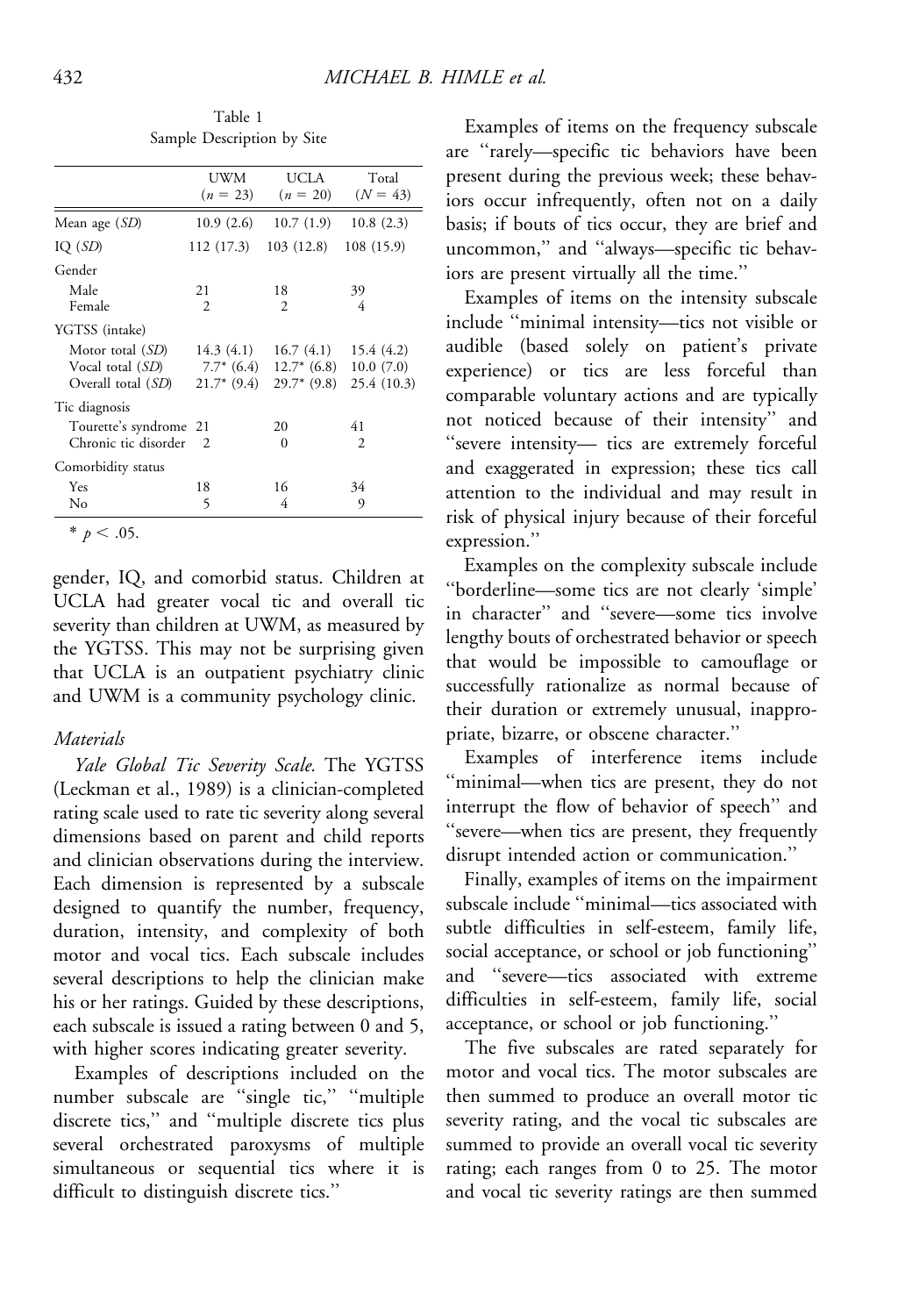to produce an overall tic severity score that ranges from 0 to 50. In a recent normative clinical sample of 28 children with Tourette's syndrome, the mean total tic score of the YGTSS was  $17.5$  (SD = 11.70; Storch et al., 2005). Studies have shown the YGTSS total tic score to have acceptable internal consistency, good interrater reliability, and acceptable convergent and divergent validity in samples of adults and children (Leckman et al., 1989; Storch et al.).

## Procedure

Setting and data collection. Each child was observed on six occasions spanning 3 weeks. Three of the observations were conducted at specialty clinics housed within the Psychology Department at UWM and the Department of Psychiatry at UCLA (clinic observations). The other three observations were conducted in the child's home (home observations). Clinic and home observations were conducted on consecutive days such that home visits occurred on the day either immediately before or after the clinic visit. The order of observation setting (home– clinic or clinic–home) was chosen randomly for each child but remained consistent across the 3 weeks. Each set of observations was separated by 1 week (for a total of 3 weeks). During each clinic visit, clinicians completed the YGTSS with the child and his or her parents and the child was observed for 30 min using the procedures described below. During home visits, a researcher visited the child's home and conducted a 30-min observation.

Observations were conducted by trained graduate or undergraduate research assistants and were conducted identically across the two sites. Clinic observations were conducted in observation rooms equipped with one-way observation mirrors and a videocamera that that recorded audio and video. Home observations were conducted in the child's home with a portable videocamera. During all observations, the child was seated in a chair while he or she watched a video or television. To control for any effects of the video or television content, each child watched the same video or television program across all observation sessions. During all observations, a camera was placed in front of the child oriented such that the child could be recorded without obstruction. The camera was in plain sight, and the child knew that he or she was being videotaped. The child was alone in the room while being videotaped.

Cross-site procedural training. Prior to the beginning of the study, a face-to-face meeting between personnel for both sites was held to review the standardized observation protocol and to conduct training on YGTSS administration and scoring. A uniform manual (available from the corresponding author) was used to describe the direct-observation data collection and scoring protocol. Sample tapes of children with tics were used to conduct crosssite YGTSS training and direct observation coding. Tapes included an interview and YGTSS administration conducted by the primary investigators with a child and his or her parents, along with a 10-min direct observation segment of the child. YGTSS training continued until the clinicians obtained agreement of at least 90% on the training tapes. Videotape coders were trained by the primary investigators. During training, the coders and primary investigators collectively reviewed and scored 10-min videotaped samples until each coder was competent in the procedures. Coders were considered competent when they (a) demonstrated the ability to follow the set-up procedures outlined in the scoring manual, (b) demonstrated the ability to use the coding materials, and (c) reached 90% agreement with the primary investigators when scoring the sample videotapes. Disagreements during training were resolved by discussion between the primary investigators and coders and recoding of videotapes until agreement criterion was reached.

Direct observation scoring. Based on information obtained during the initial assessment and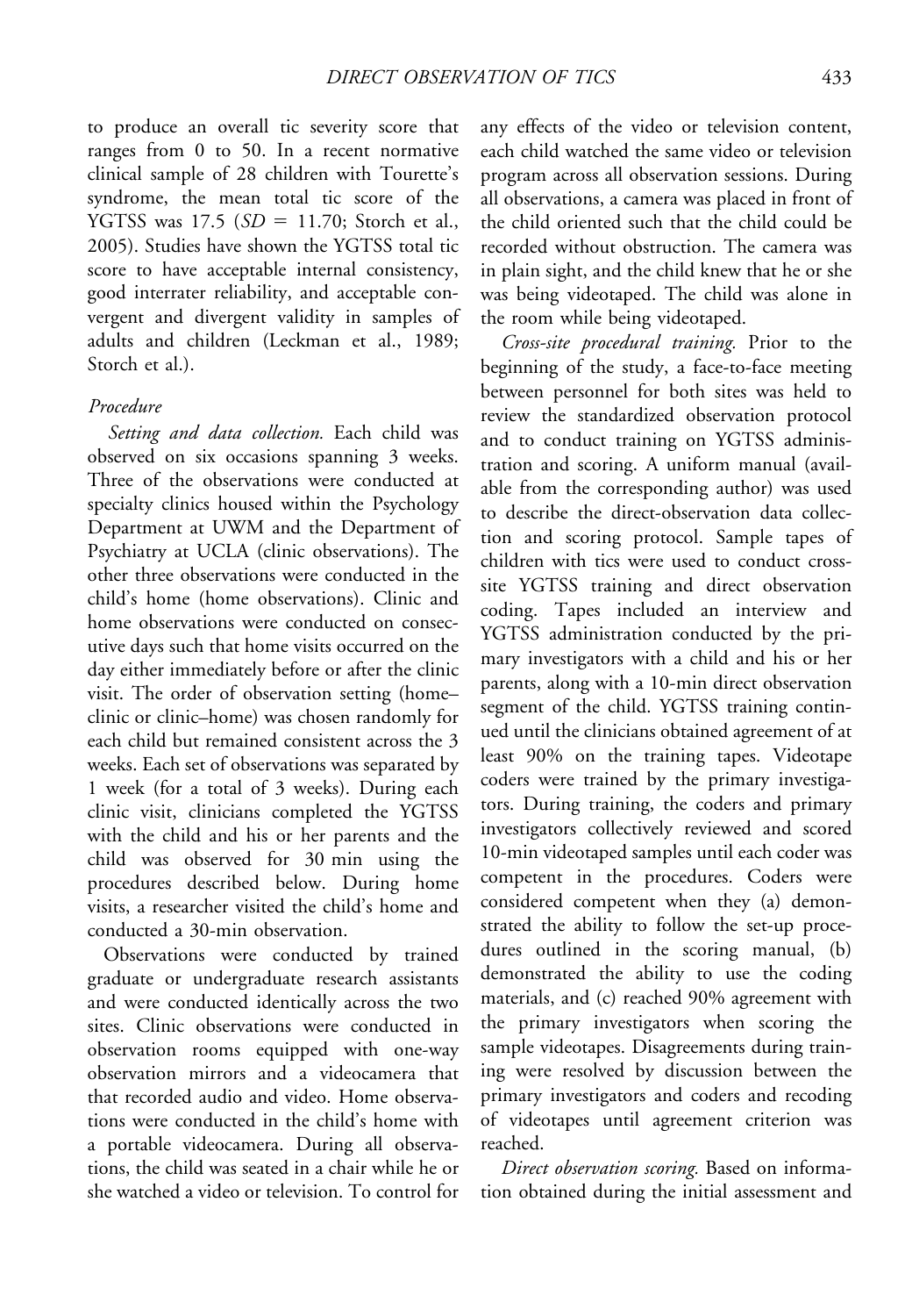review of the initial 10-min videotapes, a list of operationally defined tics was created for each participant. The six observation segments were then randomly ordered for each participant and were scored for tic occurrence by the coders who were blind to segment number. Each 30 min segment was scored separately for motor tics, vocal tics, and total tics. To score the videotapes, a research assistant watched each segment on a television. Each tic was recorded using a simple computer program capable of recording and time-stamping computer keystrokes. As the researcher watched the videotape, he or she indicated the presence of each tic by pressing a designated key on a laptop computer. After the segment had been scored, the computer provided an output listing each keystroke (corresponding to each tic) and the precise time at which the keystroke was made, sensitive to a 10th of a second. A separate key was used to designate the onset and offset of any moments during which the child was not in full camera view (e.g., turned away from the camera, left the chair, etc.). Using the output from this program, tics were scored using two different methods. For the event-frequency method, each occurrence of the tic was counted and the total number of tics was divided by the number of minutes the child was visible, resulting in an index of tics per minute. For the partial-interval method, the 30-min videotape segment was divided into 180 10-s segments, and the observer recorded the presence or absence of motor or vocal tics in each interval. Although any length of observation segment could have been used, 10 s was chosen because it is the most commonly used interval length in studies of tics (e.g., Woods et al., 1996, 2003). Any intervals during which the child was not completely visible were excluded from the analysis. The primary dependent variable from the partial-interval method was the percentage of intervals during which one or more tics were observed; this was calculated by dividing the number of intervals in which a tic

was observed by the total number of intervals in which the child was visible and multiplying by 100%.

Within-site and cross-site reliability. Two observers at each site, blind to segment order, independently scored a randomly selected 24% of total observation segments (clinic and home). Agreement for the partial-interval scoring method was calculated by dividing the number of intervals in which observers agreed on the presence or absence of a tic by the total number of intervals and multiplying by 100%. Overall within-site agreement for the partial-interval method was acceptable  $(M = 88\%, \text{ range},$ 68% to 98%). Agreement for the eventfrequency scoring method was calculated using a frequency-within-interval method (e.g., Sharenow, Fuqua, & Miltenberger, 1989). Each 30 min observation segment was first divided into consecutive 10-s intervals. Agreement within each interval was calculated by obtaining the number of tics recorded by each observer, dividing the higher number of tics observed by the lower number of tics, and multiplying by 100%. These scores were then averaged across the entire 30-min segment to yield an overall agreement score. Overall within-site agreement was acceptable ( $M = 76\%$ , range, 58% to 99%).

To assess agreement across sites, 16% of segments collected at each site (clinic and home) were selected at random and scored by the other site. Agreement was calculated in the same way as the within-site agreement described above. Cross-site observer agreement was found to be acceptable for both the partial-interval method ( $M = 86\%$ , range, 72% to 99%) and the event-frequency method ( $M = 72\%$ , range,  $=$  57% to 95%).

## RESULTS

Generalization of direct observation from home to clinic. To evaluate the degree to which clinicbased observations generalized to the home setting, data from clinic observations were compared to home observations for the three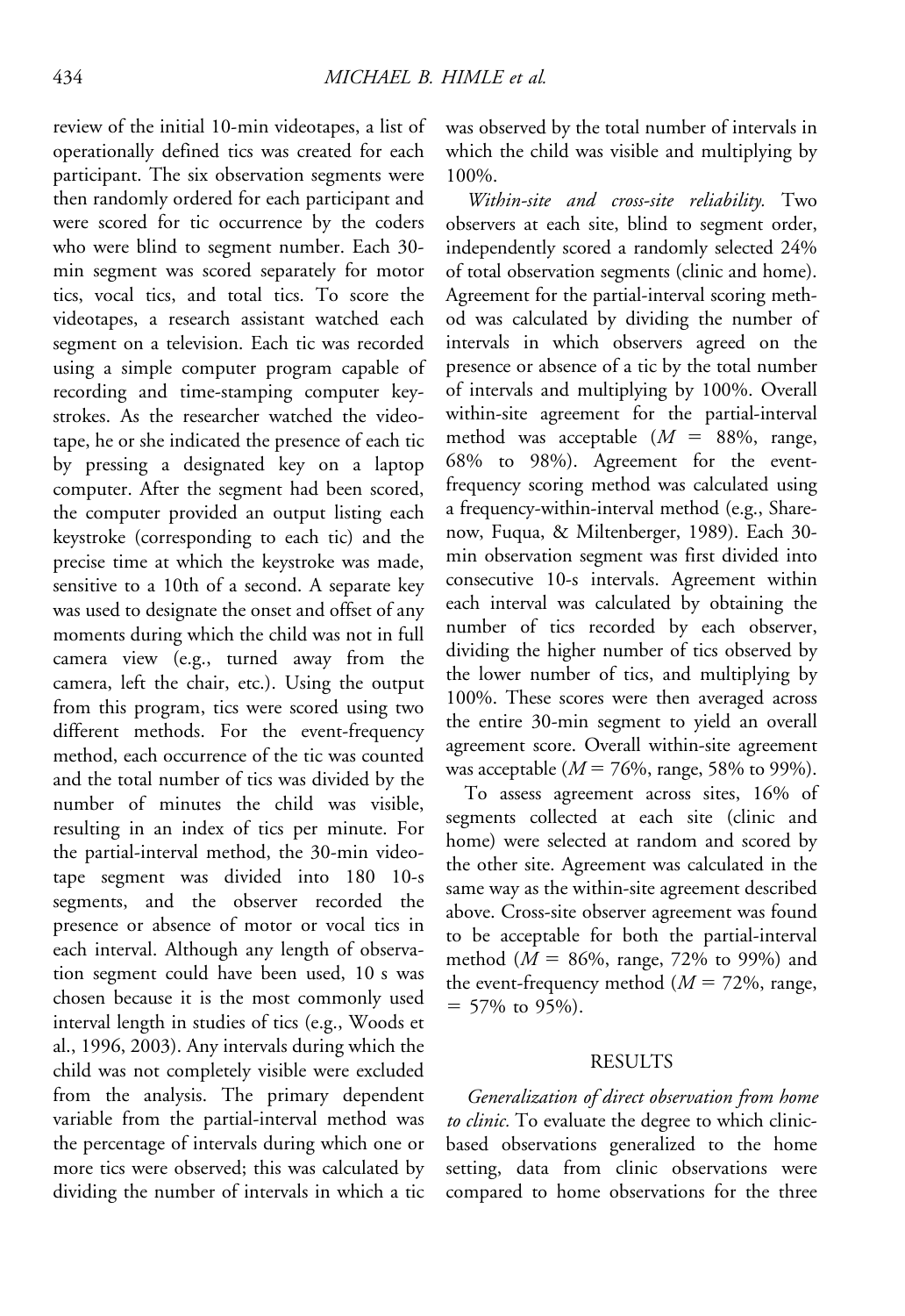| Correlations ( <i>r</i> ) between Clinic EP and P1 and PGT55 Scores at Weeks 2 and 5 |                                                  |                                                  |  |
|--------------------------------------------------------------------------------------|--------------------------------------------------|--------------------------------------------------|--|
|                                                                                      | Week 2 YGTSS Week 1 clinic<br>direct observation | Week 3 YGTSS Week 2<br>clinic direct observation |  |
| EF (motor) – YGTSS motor frequency subscale                                          | .07                                              | $.40*$                                           |  |
| PI (motor) – YGTSS motor frequency subscale                                          | .15                                              | $.31*$                                           |  |
| EF (vocal) – YGTSS vocal frequency subscale                                          | $.64*$                                           | $.62*$                                           |  |
| PI (vocal) – YGTSS vocal frequency subscale                                          | $.53*$                                           | $.64*$                                           |  |
| EF (motor and vocal) – YGTSS severity score                                          | $-.12$                                           | $-.04$                                           |  |
| PI (motor and vocal) - YGTSS severity score                                          | $-.15$                                           | $-.14$                                           |  |

Table 2 Correlations (r) Between Clinic EF and PI and YGTSS Scores at Weeks 2 and 3

\*  $p < .05$ .

 $EF$  = event frequency;  $PI$  = partial interval; YGTSS = Yale Global Tic Severity Scale.

samples of behavior (Week 1, Week 2, and Week 3). (Sample description and comparisons between home and clinic observations first appeared in Piacentini et al., in press.) Reported and discussed in detail by Piacentini et al., statistical analyses showed that home-based and clinic-based observations were significantly and highly correlated at each of the three observation weeks, showing that the observed frequency of tics was consistent across settings. Follow-up analyses, conducted to analyze individual trends in clinic–home correspondence, showed that 15% of subjects had significantly more tics during the clinic observation (defined as a difference of 20% or greater change), 30% had significantly more tics during the home observation, and the majority (55%) showed no change or a variable pattern between the three home and clinic observations.

Correspondence of direct and indirect methods. To determine the correspondence between direct observation and YGTSS, Spearman's rho correlations were calculated between the clinic and home 30-min event-frequency and partial-interval data and the overall tic severity scores and tic frequency subscale scores of the YGTSS. Because the YGTSS is designed to measure tic severity retrospectively over the past week, YGTSS administration at Week 2 would be expected to correspond with observations at Week 1, and YGTSS administration at Week 3 would be expected to correspond with observations conducted at Week 2. As such, correlations were calculated between Week 2 YGTSS scores and Week 1 direct observation scores and between Week 3 YGTSS scores and Week 2 direct observation scores. Separate correlations were calculated for motor and vocal tics and for home and clinic observations. We were interested in two relations. First, we were interested in examining the correspondence between direct observation scores and YGTSS total severity scores (which are calculated by summing the five motor subscales and five vocal subscales of the YGTSS). Second, we were interested in examining the correspondence between direct observation scores and YGTSS frequency ratings (motor and vocal separately). Results are presented in Table 2 (clinic observations) and Table 3 (home observations). Overall, neither the event-frequency nor the partial-interval coding from either clinic or home observations correlated significantly with the YGTSS total severity scores (range,  $r =$  $-.04$  to  $-.26$ ).

The second relation of interest was between direct observation and the specific subscales of the YGTSS. Given that the direct observation used in this study focused on tic frequency as the primary dependent variable, we were especially interested in the correlations between direct observation and the YGTSS frequency subscale scores. Correlations were conducted separately for motor and vocal tics and for home and clinic observations. Results are provided in Tables 2 and 3. For motor tics, correspondence between direct observation and YGTSS frequency scores was inconsistent across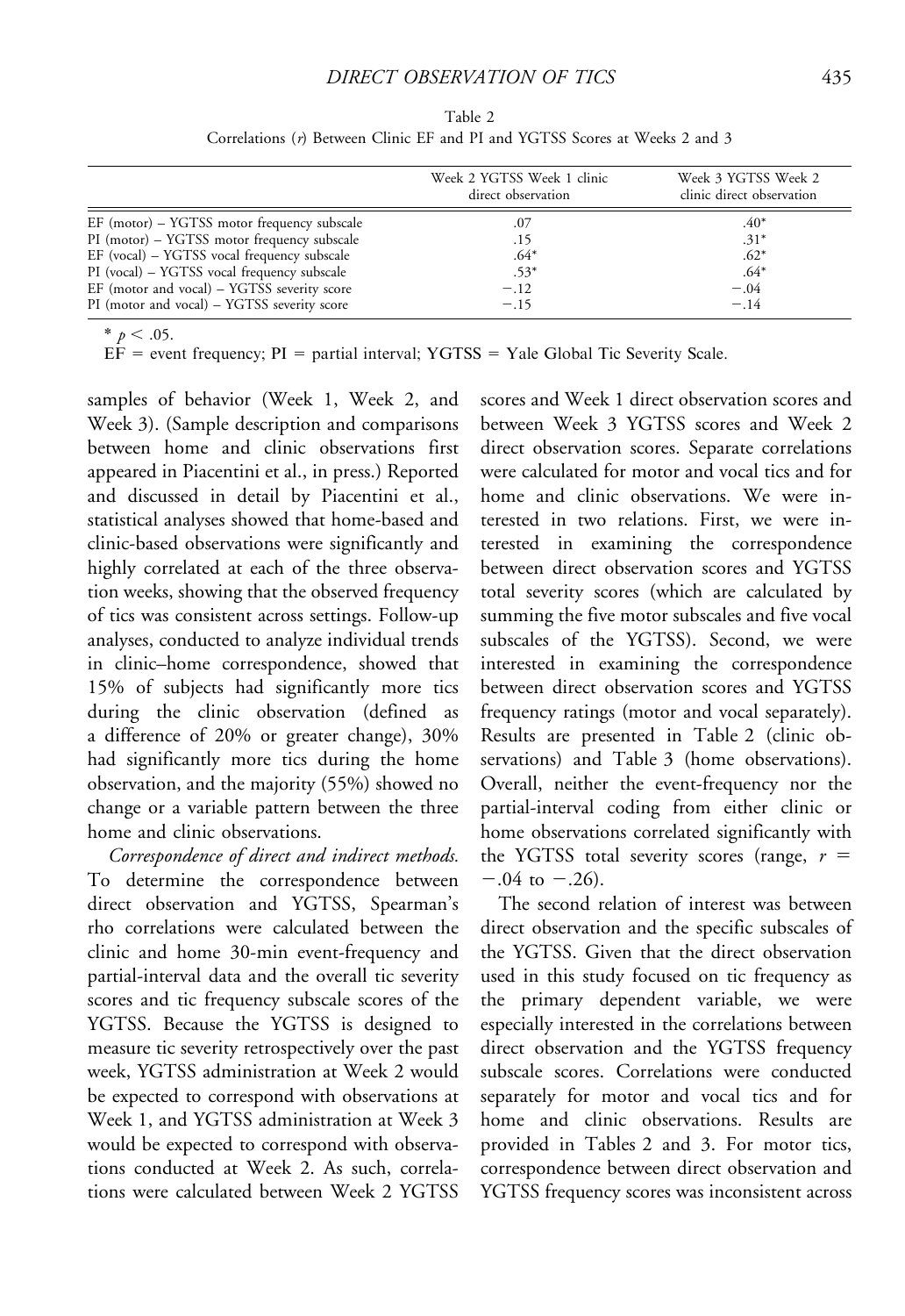|                                                                                    | Table 3 |  |  |
|------------------------------------------------------------------------------------|---------|--|--|
| Correlations ( <i>r</i> ) Between Home EF and PI and YGTSS Scores at Weeks 2 and 3 |         |  |  |

|                                               | Week 2 YGTSS Week 1<br>clinic direct observation | Week 3 YGTSS Week 2<br>clinic direct observation |
|-----------------------------------------------|--------------------------------------------------|--------------------------------------------------|
| EF (motor) – YGTSS motor frequency subscale   | .07                                              | .26                                              |
| PI (motor) – YGTSS motor frequency subscale   | .08                                              | .25                                              |
| EF (vocal) – YGTSS vocal frequency subscale   | $.58*$                                           | $.45*$                                           |
| PI (vocal) – YGTSS vocal frequency subscale   | $.58*$                                           | $.44*$                                           |
| $EF$ (motor and vocal) – YGTSS severity score | $-.13$                                           | $-.15$                                           |
| PI (motor and vocal) – YGTSS severity score   | $-.10$                                           | $-.26$                                           |

\*  $p < .05$ .

 $EF$  = event frequency; PI = partial interval; YGTSS = Yale Global Tic Severity Scale.

administrations. At the second YGTSS administration (Week 2 YGTSS and Week 1 direct observation), correspondence between the YGTSS motor frequency score and directobservation motor tic frequency was poor for observations conducted at both the clinic ( $r =$ .07 and .15 for event frequency and partial interval, respectively) and home ( $r = .07$  and .08 for event frequency and partial interval, respectively). At the third YGTSS administration (Week 3 YGTSS and Week 2 direct observation), correspondence improved, especially for clinic observations ( $r = .40$  and .31 for event frequency and partial interval, respectively; both correlations significant at  $p >$ .05). For vocal tics, correspondence between direct observation and YGTSS frequency scores was good across both administrations. At both the second (Week 2 YGTSS and Week 1 direct observation) and third (Week 3 YGTSS and Week 2 direct observation) administrations, the YGTSS vocal tic frequency scores correlated significantly with direct-observation vocal tic frequencies from both clinic ( $r = .53$  to .64; both correlations significant at  $p > .05$ ) and home  $(r = .44$  to .58; both correlations significant at  $p > .05$ ) observations. Direct observation scores did not correlate significantly with any of the other YGTSS subscales (e.g., number, intensity, complexity, or interference).

Optimal duration of observation segment. To examine the feasibility of direct observation procedures, the correlations between various durations of observation segments were computed. Our assumption was that a feasible coding system should be as brief as possible while still capturing a representative sample of the behavior. As such, we attempted to determine the shortest duration of observation segment that was still highly related to the overall 30-min segment using both scoring methods. To calculate these relations, the 30 min segments were divided into four durations: 10 min, 5 min, 3 min, and 2 min. All durations correspond to the first  $n$  minutes of each 30-min observation segment, because it is most likely that the beginning segment of an observation would be used in a clinical setting. Correlations were calculated between the eventfrequency and partial-interval results from each of the observation lengths and the overall 30 min segment for each of the three clinic observations. There was a progressive decline in the relation between the shorter segments and the entire 30-min segment (Table 4). However, even the 2-min segments of both coding methods were significantly correlated with their respective 30-min observations ( $r =$ 

Table 4 Correlations Between 30-Min Segments and Respective 10-, 5-, 3-, and 2-Min Segments for EF and PI Methods

|                       | $10 \text{ min}$ | 5 min  | $3 \text{ min}$ | $2 \text{ min}$ |
|-----------------------|------------------|--------|-----------------|-----------------|
| $30 \text{ min}$ (EF) | $.96*$           | $.93*$ | .89*            | $.86*$          |
| $30 \text{ min (PI)}$ | .96*             | $.92*$ | $.88*$          | $.85*$          |

\*  $p < .01$ .

 $EF$  = event frequency;  $PI$  = partial interval.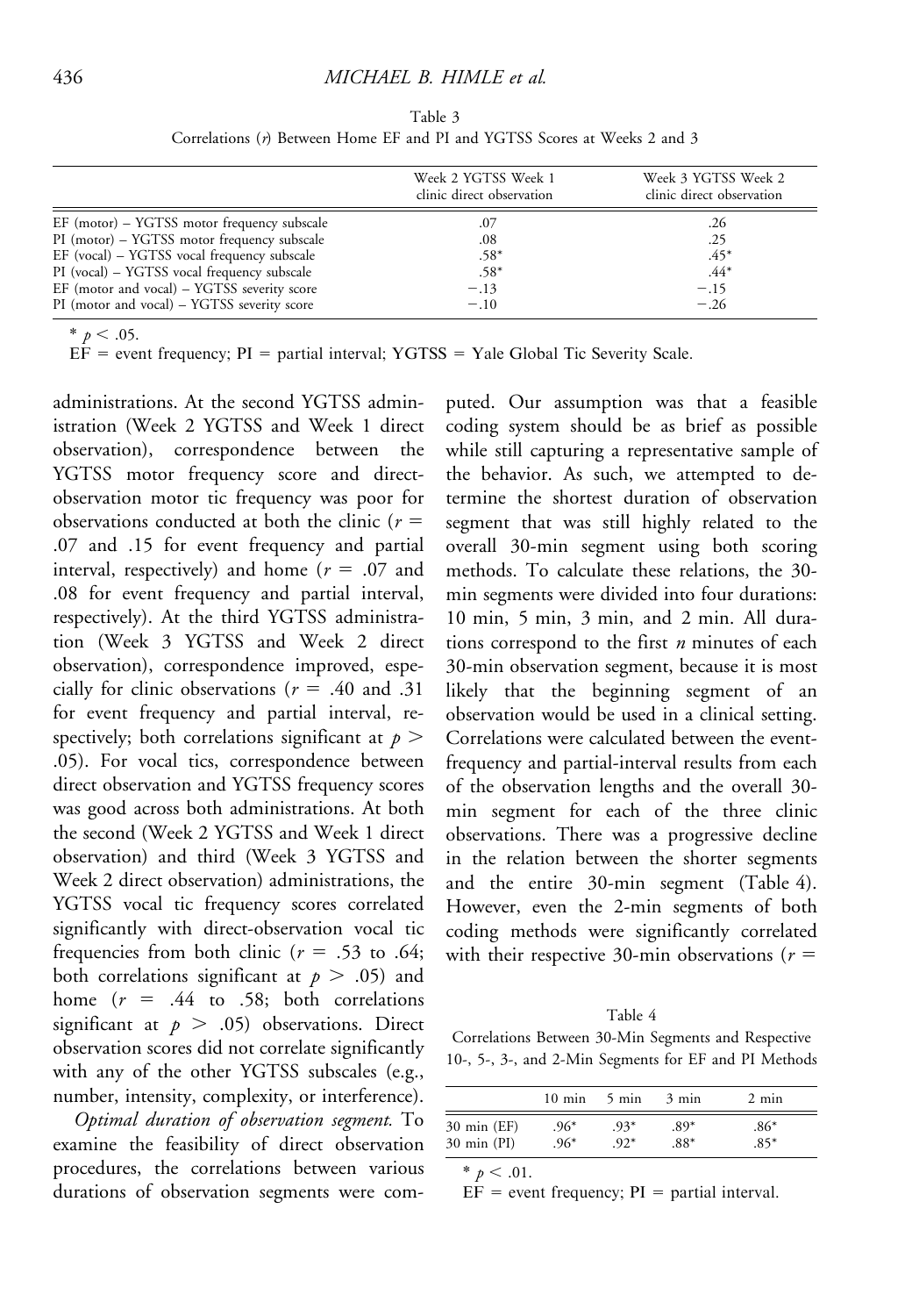| Observation | UWM    | <b>UCLA</b> | Overall                |  |
|-------------|--------|-------------|------------------------|--|
|             | $.86*$ | $.91*$      | $.86*$                 |  |
|             | $.84*$ | $.92*$      | $.88^{*}$<br>$.84^{*}$ |  |
| L,          | $.84*$ | $.88*$      |                        |  |

Table 5 Correlations (r) Between EF and PI Methods at Each of the Clinic Observations

.86 and .85 for event frequency and partial interval, respectively), indicating that even brief observation periods provided information similar to longer segments in terms of tic frequency.

Convergence of event-frequency and partialinterval coding. To determine the convergence between the two coding methods, Pearson's r correlations were calculated between the the two types of data from the three clinic visits. Data are presented in Table 5. Across all three visits and both sites, event-frequency and partialinterval data correlated significantly ( $r = .84$  to .88), indicating that the partial-interval method is highly related to direct frequency counts and hence is an acceptable method for quantifying tic frequency.

## DISCUSSION

One of the hallmarks of behavior analysis is the use of direct observation to quantify behavior. This preference is based on the premise that direct observation is more objective than indirect methods such as self-report or clinician ratings of tic severity. Several studies, published in behavior-analytic outlets, demonstrate the value of using direct observation to quantify changes in tic frequency when evaluating behavioral treatments for tics (Azrin & Peterson, 1988; Peterson & Azrin, 1992; Woods et al., 1996, 2003). Still, many researchers outside behavior analysis have largely preferred indirect measures over direct observation (e.g., Bruun & Budman, 1996; Scahill et al., 2001; Silver et al., 2001). Among the foremost concerns raised by these researchers is that observations conducted within a clinical or research context may not generalize to other settings such as school or home. Generalization between settings is an important issue in both research and clinical practice. Indeed, it is not uncommon for parents to report that a child's tics are more or less severe while at the clinic compared to when the child is at home (Comings, 1990). Such reactivity to setting has been attributed to several factors including natural fluctuation, reinforcement contingencies, children's ability to volitionally suppress or temporarily withhold tics, reactivity to observation, and internal states such as anxiety (Comings; Himle & Woods, 2005). Regardless of the reason for contextual variation in tics, such fluctuations have important implications for the measurement of tics. If the scientific and clinical community is to have confidence in the results of behavior-analytic work utilizing direct observation methodology, observations conducted within a research setting must be generalizable to other settings. Results of this study (reported elsewhere, see Piacentini et al., in press) showed that clinic- and homebased observations were highly related, suggesting that, in general, clinic observations correspond well with home observations. However, examination of individual data shows that generalization should not necessarily be assumed; many children exhibited differential tic frequencies across the two settings, suggesting that, whenever possible, observations should be conducted in multiple settings.

Lack of consensus regarding the most reliable, valid, and feasible methods for collecting and coding direct observation data has also been cited as a reason for the preference of indirect measures over direct observation (Leckman et al., 1989). The second goal of the current study was to begin to develop a reliable, valid, and feasible direct observation protocol capable of being used in mainstream clinical and research settings. Logically, practitioners and researchers in disciplines outside behavior analysis may be more likely to use direct observation methods if

<sup>\*</sup>  $p < .01$ .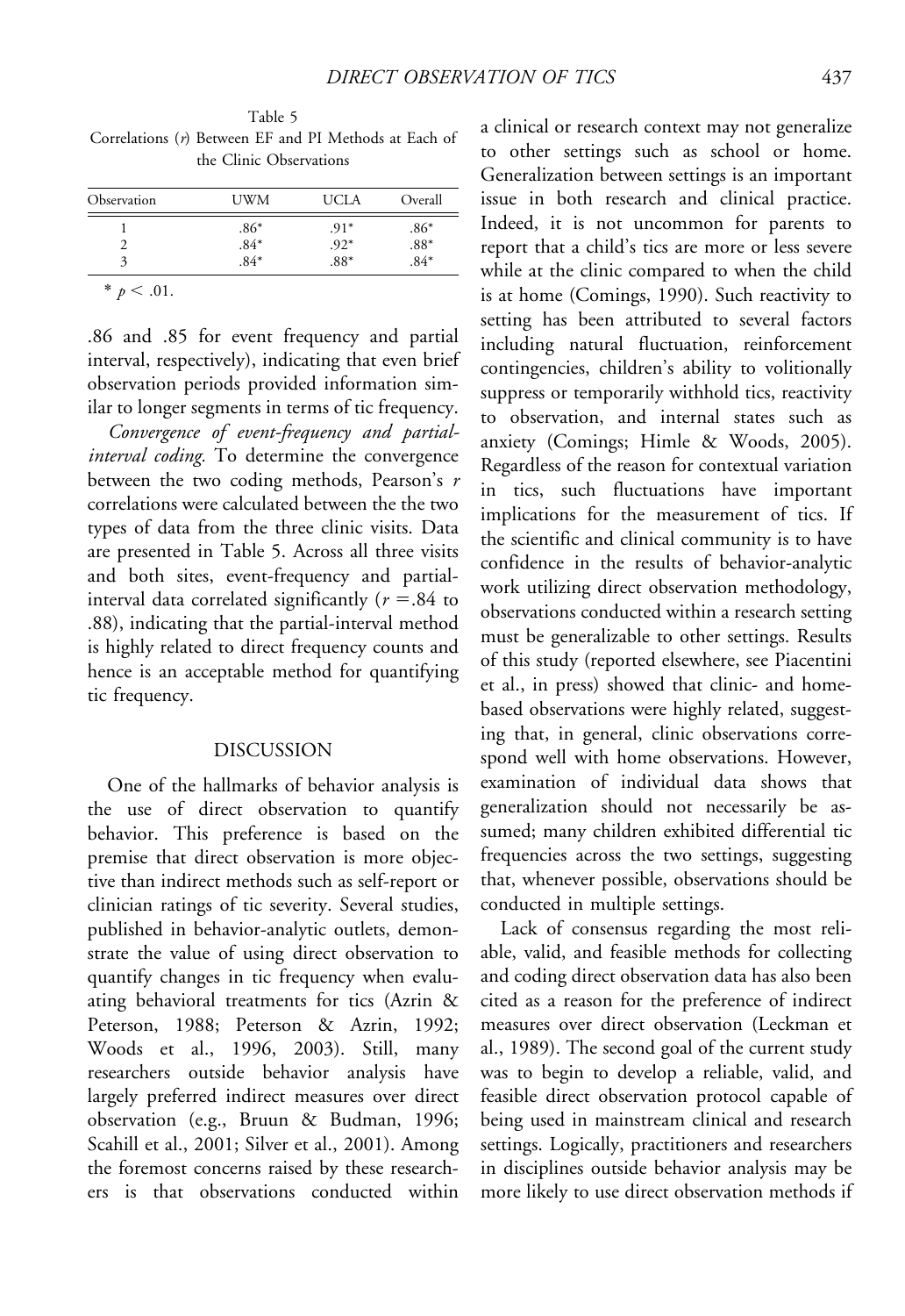the effort associated with their use can be reduced, without any sacrifice of their validity and capacity to generate representative samples of target behaviors. In general, this study found that even short observation durations, coded with partial-interval methods, correlated well with longer durations scored with more effortful event-frequency methods.

The third goal of this study was to compare direct observation to the YGTSS, a commonly used indirect measure of tic severity. Results show that, overall, neither the clinic nor the home direct observation correlated significantly with the overall YGTSS scores. One might argue that this is not surprising given that the direct observation used in this study focused exclusively on tic frequency, whereas the YGTSS was designed to measure several dimensions of tic severity including number, frequency, complexity, intensity, and interference. However, correspondence between direct observation and YGTSS frequency subscale scores were also inconsistent across administrations. A conservative conclusion from these findings is that indirect measures of tic severity are inadequate and, as such, research that has relied exclusively on instruments designed for collection of indirect measures should be interpreted with caution. Furthermore, we believe that future research should, at minimum, supplement indirect measures with direct methods. Whether the YGTSS is capable of accurately capturing relevant dimensions of tic severity other than frequency is unknown and warrants further investigation.

There are a number of limitations to the current study. First, the small sample size limited our capacity to examine the psychometric properties of direct observation and indirect measures for high- versus low-frequency tics. At least one previous study demonstrated that correspondence between direct observation scores and YGTSS ratings may be lower for low-frequency tics than for high-frequency tics (Nolan et al., 1994). Similarly, the small sample

size limited our ability to examine whether event-frequency and partial-interval methods are equally effective for detecting complex versus simple tics. It is possible that the correspondence between the two methods will vary with tic complexity or duration. For example, it is unclear whether the two methods are equally as adept at capturing low-frequency complex tics that occur for long durations versus high-frequency tics that are very brief.

Another limitation of the current study is that the direct observation samples were coded only for tic frequency, which is just one of several dimensions along which tics may vary. This study used frequency as the primary dependent variable because frequency is the dimension of tics most commonly used in behavior-analytic research (Azrin & Peterson, 1988; Peterson & Azrin, 1992; Woods et al., 1996, 2003). Whether tic frequency is the most important dimension of tic severity (e.g., best predicts psychosocial functioning) is an empirical issue that warrants investigation. To explore this issue, investigators should evaluate methods capable of quantifying multiple dimensions of tics including overt physical dimensions (e.g., frequency, intensity, complexity), social dimensions (e.g., social reinforcement and punishment contingencies, functional interference), and the concomitant private dimensions commonly reported to accompany tics (e.g., sensory events). The research we envision will likely require novel direct observation techniques used in combination with other measurement methods (e.g., functional assessment, self-report, clinician ratings, social acceptability ratings, physiological measures, neuroimaging techniques, etc.) and research strategies (e.g., functional analysis, group research designs, inferential statistical analyses).

The use of nontraditional measurement techniques to complement direct observation is likely to increase in popularity within the broader field of clinical behavior analysis. Clinical researchers are increasingly concerning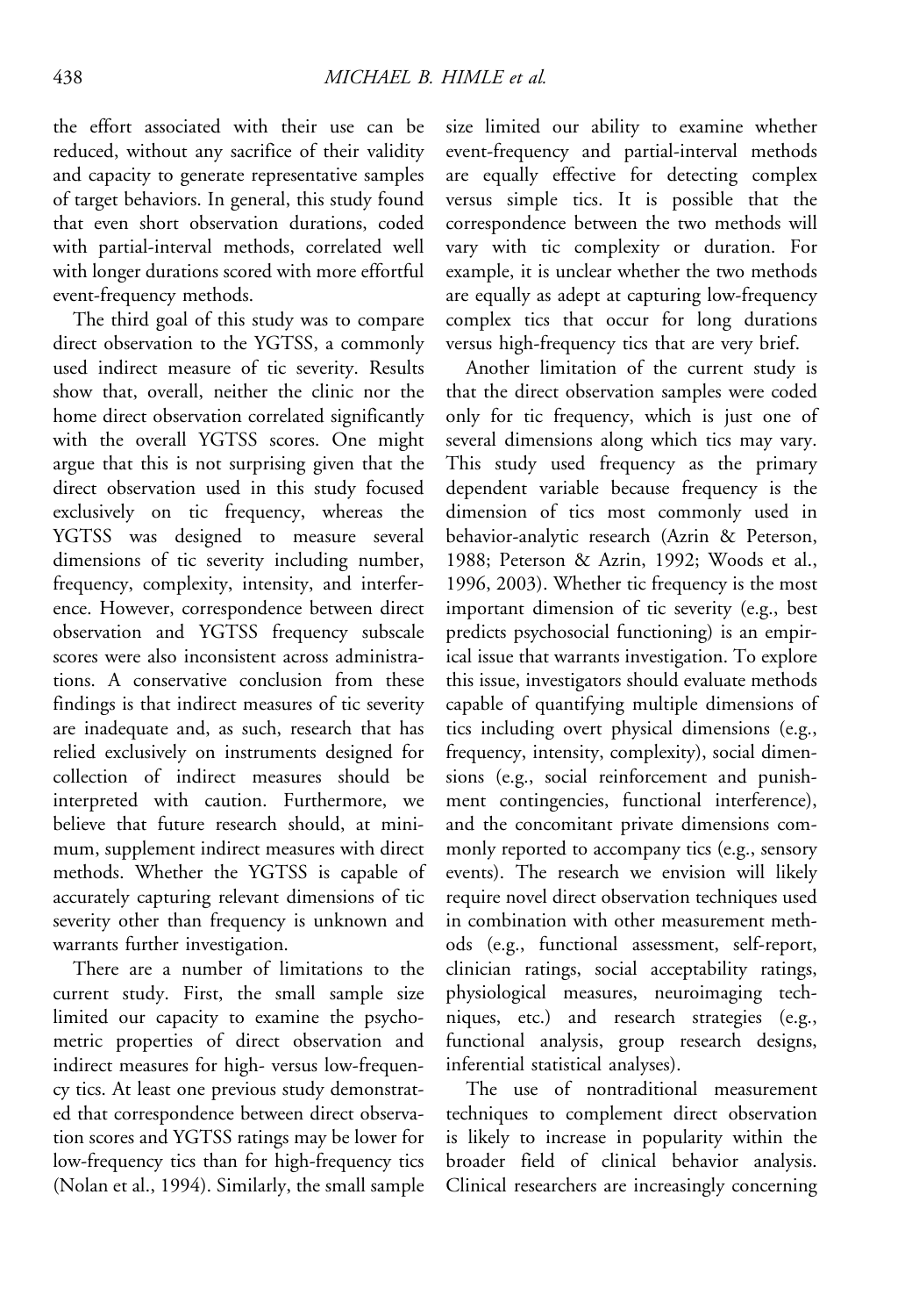themselves with the study of behavior that is complex, highly variable, and not easily accessible by traditional direct-observation techniques (e.g., the private behaviors of individuals who suffer from anxiety and mood disorders). If behavior analysts are to continue to be at the forefront for understanding and treating clinical problems (including tic disorders), they must systematically determine which dimensions of specific target behaviors are socially relevant and must be diligent not to restrict themselves by investigating only those aspects that are easily quantifiable with traditional direct observation methods (Baer, 1986; Baer, Wolf, & Risley, 1968, 1987). This will require researchers both to refine their current measurement techniques and to incorporate techniques that have not traditionally been employed in behavior-analytic research (e.g., clinician ratings, self-report, physiological and neuroimaging techniques, etc.). This is not to suggest that clinical behavior analysts abandon direct observation in favor of other measurement techniques. On the contrary, it is a call to behavior analysts to develop, investigate, and incorporate new direct and indirect measurement techniques that will enhance scientific investigation of the environment–behavior relations involved in clinical problems.

### REFERENCES

- American Psychiatric Association. (2000). Diagnostic and statistical manual of mental disorders (4th ed., text rev.). Washington, DC: Author.
- Azrin, N. H., & Peterson, A. L. (1988). Behavior therapy for Tourette's syndrome and tic disorders. In D. J. Cohen, J. F. Leckman, & R. D. Bruun (Eds.), Tourette syndrome and tic disorders: Clinical understanding and treatment (pp. 237–255). New York: Wiley.
- Baer, D. M. (1986). In application, frequency is not the only estimate of the probability of behavior units. In M. D. Zeiler & T. Thompson (Eds.), Analysis and integration of behavioral units (pp. 117–136). Hillsdale, NJ: Erlbaum.
- Baer, D. M., Wolf, M. M., & Risley, T. R. (1968). Some current dimensions of applied behavior analysis. Journal of Applied Behavior Analysis, 1, 91–97.
- Baer, D. M., Wolf, M. M., & Risley, T. R. (1987). Some still-current dimensions of applied behavior analysis. Journal of Applied Behavior Analysis, 20, 313–327.
- Bruun, R. D., & Budman, C. L. (1996). Risperidone as a treatment for Tourette's syndrome. Journal of Clinical Psychiatry, 57, 29–31.
- Carr, J. E., Taylor, C. C., Wallander, J. J., & Reiss, M. L. (1996). A functional analytic approach to the diagnosis of transient tic disorder. Journal of Behavior Therapy and Experimental Psychiatry, 27, 291–297.
- Chappell, P. B., McSwiggan-Hardin, M. T., Scahill, L., Rubenstein, M., Walker, D. E., Cohen, D. J., et al. (1994). Videotape tic counts in the assessment of Tourette's syndrome: Stability, reliability, and validity. Journal of the American Academy of Child and Adolescent Psychiatry, 33, 386–393.
- Comings, D. E. (1990). Tourette syndrome and human behavior. Durante, CA: Hope Press.
- Goetz, C. G., Leurgans, S., & Chmura, T. A. (2001). Home alone: Methods to maximize tic expression for objective videotape assessments in Gilles de la Tourette syndrome. Movement Disorders, 16, 693– 697.
- Harrop, A., & Daniels, M. (1986). Methods of time sampling: A reappraisal of momentary time sampling and partial interval recording. Journal of Applied Behavior Analysis, 19, 73–77.
- Himle, M. B., & Woods, D. W. (2005). An experimental evaluation of tic suppression and the tic rebound effect. Behaviour Research and Therapy, 43, 1443-1451.
- Leckman, J. F., King, R. A., & Cohen, D. J. (1999). Tics and tic disorders. In J. F. Leckman & D. J. Cohen (Eds.), Tourette's syndrome—Tics, obsessions, compulsions: Developmental psychopathology and clinical care (pp. 23–42). New York: Wiley.
- Leckman, J. F., Riddle, M. A., Hardin, M., Ort, S. I., Swartz, K. L., & Stevenson, J., et al. (1989). The Yale global tic severity scale: Initial testing of a clinicianrated scale of tic severity. Journal of the American Academy of Child and Adolescent Psychiatry, 28, 566–573.
- Miltenberger, R. G., & Fuqua, R. W. (1985). A comparison of contingent versus non-contingent competing response practice in the treatment of nervous habits. Journal of Behavior Therapy and Experimental Psychiatry, 16, 195–200.
- Miltenberger, R. G., Fuqua, R. W., & McKinley, T. (1985). Habit reversal with muscle tics: Replication and component analysis. Behavior Therapy, 16, 39–50.
- O'Connor, K. P., Brisebois, H., Brault, M., Robillard, S., & Loiselle, J. (2003). Behavioral activity associated with onset in chronic tic disorder and habit disorder. Behaviour Research and Therapy, 41, 241–249.
- Peterson, A. L., & Azrin, N. H. (1992). An evaluation of behavioral treatments for Tourette syndrome. Behaviour Research and Therapy, 30, 167–174.